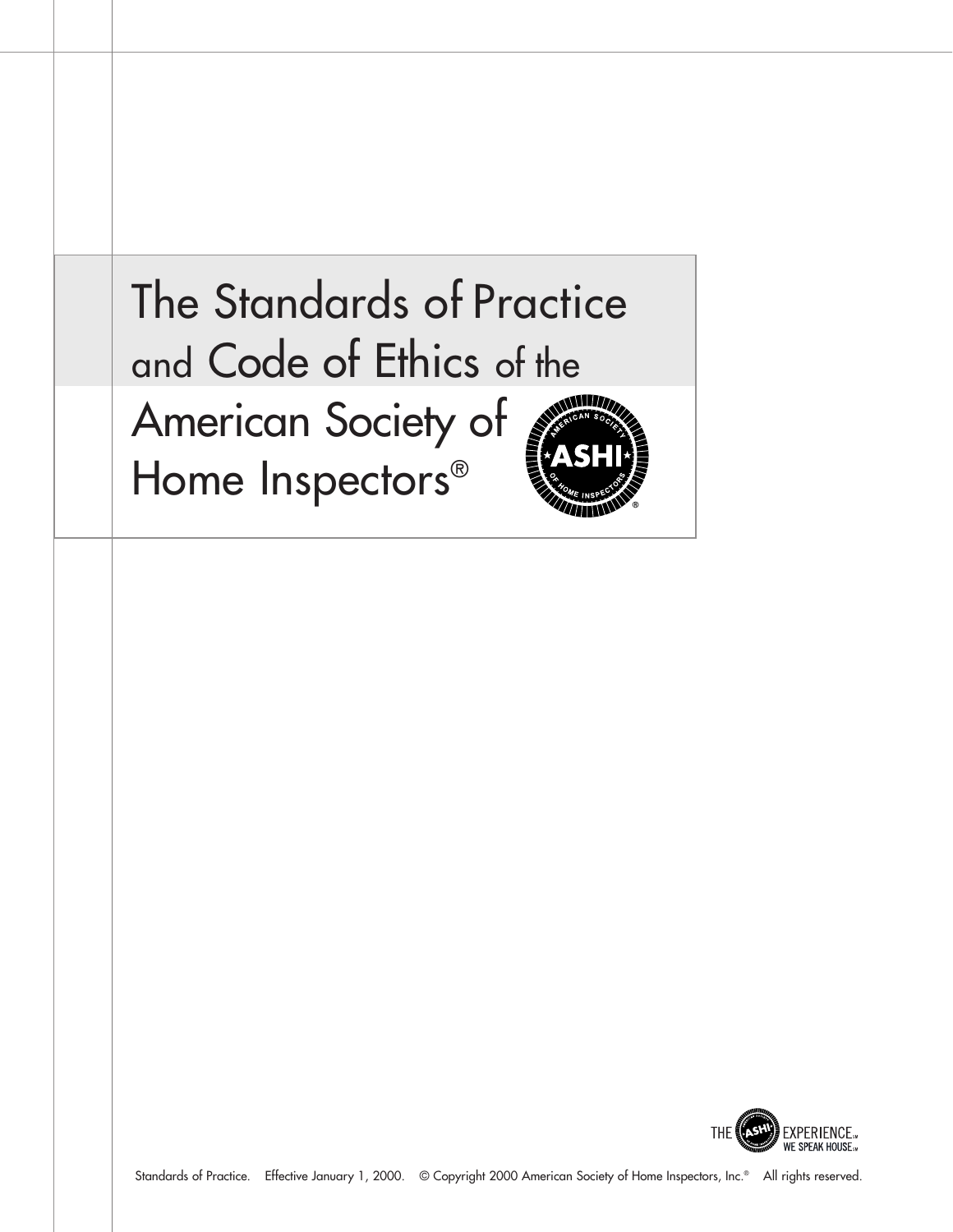# Table of Contents

|                                                             | Page |
|-------------------------------------------------------------|------|
| Standards of Practice 3                                     |      |
| Section Description                                         |      |
| 1 Introduction 3                                            |      |
| 2 Purpose and Scope 3                                       |      |
| 3 Structural System 3                                       |      |
| 4 Exterior 3                                                |      |
| 5 Roof System 4                                             |      |
| 6 Plumbing System 4                                         |      |
| 7 Electrical System 4                                       |      |
| 8 Heating System 5                                          |      |
| 9 Air Conditioning Systems 5                                |      |
| 10 Interior 5                                               |      |
| 11 Insulation and Ventilation 5                             |      |
| 12 Fireplaces and Solid 5<br><b>Fuel Burning Appliances</b> |      |
| 13 General Limitations 5<br>and Exclusions                  |      |
| Glossary 7                                                  |      |
| Code of Ethics<br>. 8                                       |      |
|                                                             |      |

Distribution of this material is not an indication of ASHI® Membership. For a free listing of the Membership go to "Find an Inspector" at www.ashi.com.

To obtain additional copies or request permission to reprint The ASHI® Standards of Practice and Code of Ethics, contact:

The American Society of Home Inspectors, Inc.® 932 Lee Street, Suite 101 Des Plaines, IL 60016 800-743-ASHI/2744

No parts of this publication may be reproduced, stored in a retrieval system, or transmitted in any form or by any means, electronic, mechanical, photocopy, recording or otherwise, without the prior written consent of the publisher.

# Home Inspection

Home inspections were being performed in the mid 1950s, and by the early 1970s were considered by many consumers to be essential to the real estate transaction. The escalating demand was due to a growing desire by homebuyers to learn about the condition of a house prior to purchase. Meeting the expectations of consumers required a unique discipline, distinct from construction, engineering, architecture, or municipal building inspection. As such, home inspection requires its own set of professional guidelines and qualifications. The American Society of Home Inspectors (ASHI) formed in 1976 and established the ASHI Standards of Practice and Code of Ethics to help buyers and sellers make real estate transaction decisions based on accurate, objective information.

# American Society of Home Inspectors

As the oldest, largest and highest profile organization of home inspectors in North America, ASHI takes pride in its position of leadership. Its Membership works to build public awareness of home inspection and to enhance the technical and ethical performance of home inspectors.

# Standards of Practice

The ASHI Standards of Practice guide home inspectors in the performance of their inspections. Subject to regular review, the Standards of Practice reflect information gained through surveys of conditions in the field and of the consumers' interests and concerns. Vigilance has elevated ASHI's Standards of Practice so that today they are the most widely-accepted home inspection guidelines in use and are recognized by many government and professional groups as the definitive standard for professional performance.

# Code of Ethics

ASHI's Code of Ethics stresses the home inspector's responsibility to report the results of the inspection in a strictly fair, impartial, and professional manner, avoiding conflicts of interest.

# ASHI Membership

Selecting the right home inspector can be as important as finding the right home. ASHI Members have performed no fewer than 250 fee-paid inspections in accordance with the ASHI Standards of Practice. They have passed written examinations testing their knowledge of residential construction, defect recognition, inspection techniques, and report-writing, as well as ASHI's Standards of Practice and Code of Ethics. Membership in the American Society of Home Inspectors is well-earned and maintained only through meeting requirements for continuing education.

**Find local ASHI Members by calling 1-800-743-2744 or visiting the ASHI Web site at www.ashi.com**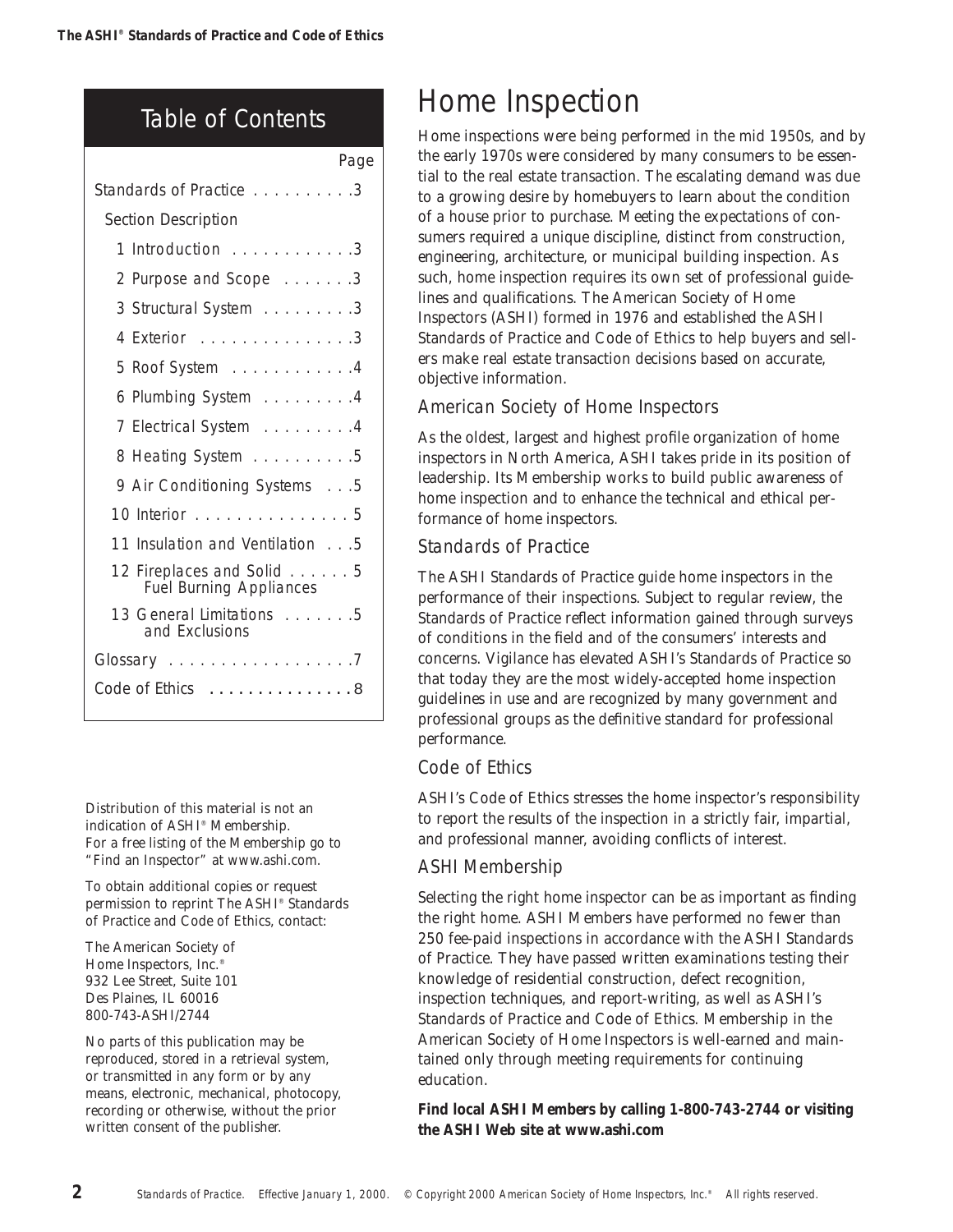# Standards of Practice

# **1.** INTRODUCTION

**1.1** The American Society of Home Inspectors (ASHI) is a not-for-profit professional society established in 1976. Membership in ASHI is voluntary and its members include private, fee-paid home *inspectors*. ASHI's objectives include promotion of excellence within the profession and continual improvement of its members' inspection services to the public.

# **2.** PURPOSE AND SCOPE

**2.1** The purpose of these Standards of Practice is to establish a minimum and uniform standard for private, fee-paid home *inspectors* who are members of the American Society of Home Inspectors. *Home Inspections* performed to these Standards of Practice are intended to provide the client with information regarding the condition of the *systems* and *components* of the home as *inspected* at the time of the *Home Inspection.*

## **2.2 The** *inspector* **shall:**

- A. *inspect:*
	- 1. *readily accessible systems* and *components* of homes listed in these Standards of Practice.
	- 2. *installed systems* and *components* of homes listed in these Standards of Practice.
- B. *report:*
	- 1. on those *systems* and *components inspected* which, in the professional opinion of the *inspector*, are *significantly deficient* or are near the end of their service lives.
	- 2. a reason why, if not self-evident, the *system* or *component* is *significantly deficient* or near the end of its service life.
	- 3. the *inspector*'s recommendations to correct or monitor the *reported* deficiency.
	- 4. on any *systems* and *components* designated for inspection in these Standards of Practice which were present at the time of the *Home Inspection* but were not *inspected* and a reason they were not *inspected.*
- **2.3 These Standards of Practice are not intended to limit** *inspectors* **from:** 
	- A. including other inspection services, *systems* or *components* in addition to those required by these Standards of Practice.
	- B. specifying repairs, provided the *inspector* is appropriately qualified and willing to do so.
- C. excluding *systems* and *components* from the inspection if requested by the client.
- **3.** STRUCTURAL SYSTEM
- **3.1 The** *inspector* **shall:**
	- A. *inspect:*
		- 1. the *structural component*s including foundation and framing.
		- 2. by probing a *representative number* of *structural component*s where deterioration is suspected or where clear indications of possible deterioration exist. Probing is NOT required when probing would damage any finished surface or where no deterioration is visible.
	- B. *describe*:
		- 1. the foundation and *report* the methods used to *inspect* the *under-floor crawl space*.
		- 2. the floor structure.
		- 3. the wall structure.
		- 4. the ceiling structure.
		- 5. the roof structure and *report* the methods used to *inspect* the attic.
- **3.2 The** *inspector* **is NOT required to:**
	- A. provide any *engineering service* or *architectural service.*
	- B. offer an opinion as to the adequacy of any *structural system* or *component.*

# **4.** EXTERIOR

- **4.1 The** *inspector* **shall:**
	- A. *inspect:*
		- 1. the exterior wall covering, flashing and trim.
		- 2. all exterior doors.
		- 3. attached decks, balconies, stoops, steps, porches, and their associated railings.
		- 4. the eaves, soffits, and fascias where accessible from the ground level.
		- 5. the vegetation, grading, surface drainage, and retaining walls on the property when any of these are likely to adversely affect the building.
		- 6. walkways, patios, and driveways leading to dwelling entrances.
	- B. *describe* the exterior wall covering.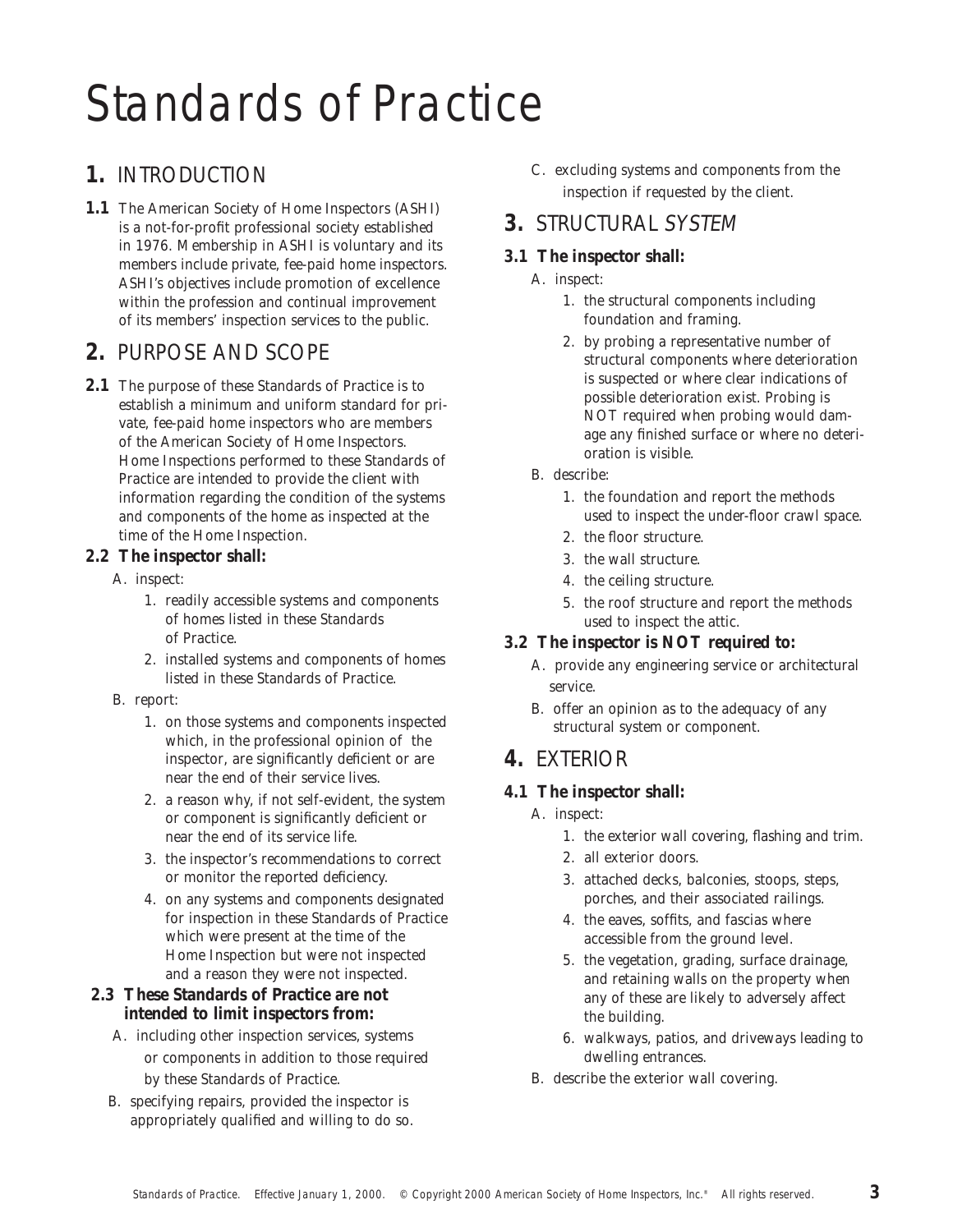# EXTERIOR 4.2, continued

### **4.2 The** *inspector* **is NOT required to:**

- A. *inspect:*
	- 1. screening, shutters, awnings, and similar seasonal accessories.
	- 2. fences.
	- 3. geological, geotechnical or hydrological conditions.
	- 4. *recreational facilities*.
	- 5. outbuildings.
	- 6. seawalls, break-walls, and docks.
	- 7. erosion control and earth stabilization measures.

# **5.** ROOF SYSTEM

- **5.1 The** *inspector* **shall:**
	- A. *inspect:*
		- 1. the roof covering.
		- 2. the *roof drainage systems*.
		- 3. the flashings.
		- 4. the skylights, chimneys, and roof penetrations.
	- B. *describe* the roof covering and *report* the methods used to *inspect* the roof.
- **5.2 The** *inspector* **is NOT required to:**
	- A. *inspect:*
		- 1. antennae.
		- 2. interiors of flues or chimneys which are not *readily accessible*.
		- 3. other *installed* accessories.

# **6.** PLUMBING SYSTEM

- **6.1 The** *inspector* **shall:**
	- A. *inspect:*
		- 1. the interior water supply and distribution *systems* including all fixtures and faucets.
		- 2. the drain, waste and vent *systems* including all fixtures.
		- 3. the water heating equipment.
		- 4. the vent *systems*, flues, and chimneys.
		- 5. the fuel storage and fuel distribution *systems*.
		- 6. the drainage sumps, sump pumps, and related piping.
	- B. *describe*:
		- 1. the water supply, drain, waste, and vent piping materials.
		- 2. the water heating equipment including the energy source.
		- 3. the location of main water and main fuel shutoff valves.
- **6.2 The** *inspector* **is NOT required to:**
	- A. *inspect:*
		- 1. the clothes washing machine connections.
		- 2. the interiors of flues or chimneys which are not *readily accessible*.
		- 3. wells, well pumps, or water storage related equipment.
		- 4. water conditioning *systems*.
		- 5. solar water heating *systems*.
		- 6. fire and lawn sprinkler *systems*.
		- 7. private waste disposal *systems*.
	- B. determine:
		- 1. whether water supply and waste disposal *systems* are public or private.
		- 2. the quantity or quality of the water supply.
	- C. operate safety valves or shut-off valves.

# **7.** ELECTRICAL SYSTEM

- **7.1 The** *inspector* **shall:**
	- A. *inspect:*
		- 1. the service drop.
		- 2. the service entrance conductors, cables, and raceways.
		- 3. the service equipment and main disconnects.
		- 4. the service grounding.
		- 5. the interior *components* of service panels and sub panels.
		- 6. the conductors.
		- 7. the overcurrent protection devices.
		- 8. a *representative number* of *installed* lighting fixtures, switches, and receptacles.
		- 9. the ground fault circuit interrupters.
	- B. *describe*:
		- 1. the amperage and voltage rating of the service.
		- 2. the location of main disconnect(s) and sub panels.
		- 3. the *wiring methods*.
	- C. *report*:
		- 1. on the presence of solid conductor aluminum branch circuit wiring.
	- 2. on the absence of smoke detectors.
- **7.2 The** *inspector* **is NOT required to:**
	- A. *inspect:*
		- 1. the remote control devices unless the device is the only control device.
		- 2. the *alarm systems* and *components.*
		- 3. the low voltage wiring, *systems* and *components.*
		- 4. the ancillary wiring, *systems* and *components* not a part of the primary electrical power distribution *system*.
	- B. measure amperage, voltage, or impedance.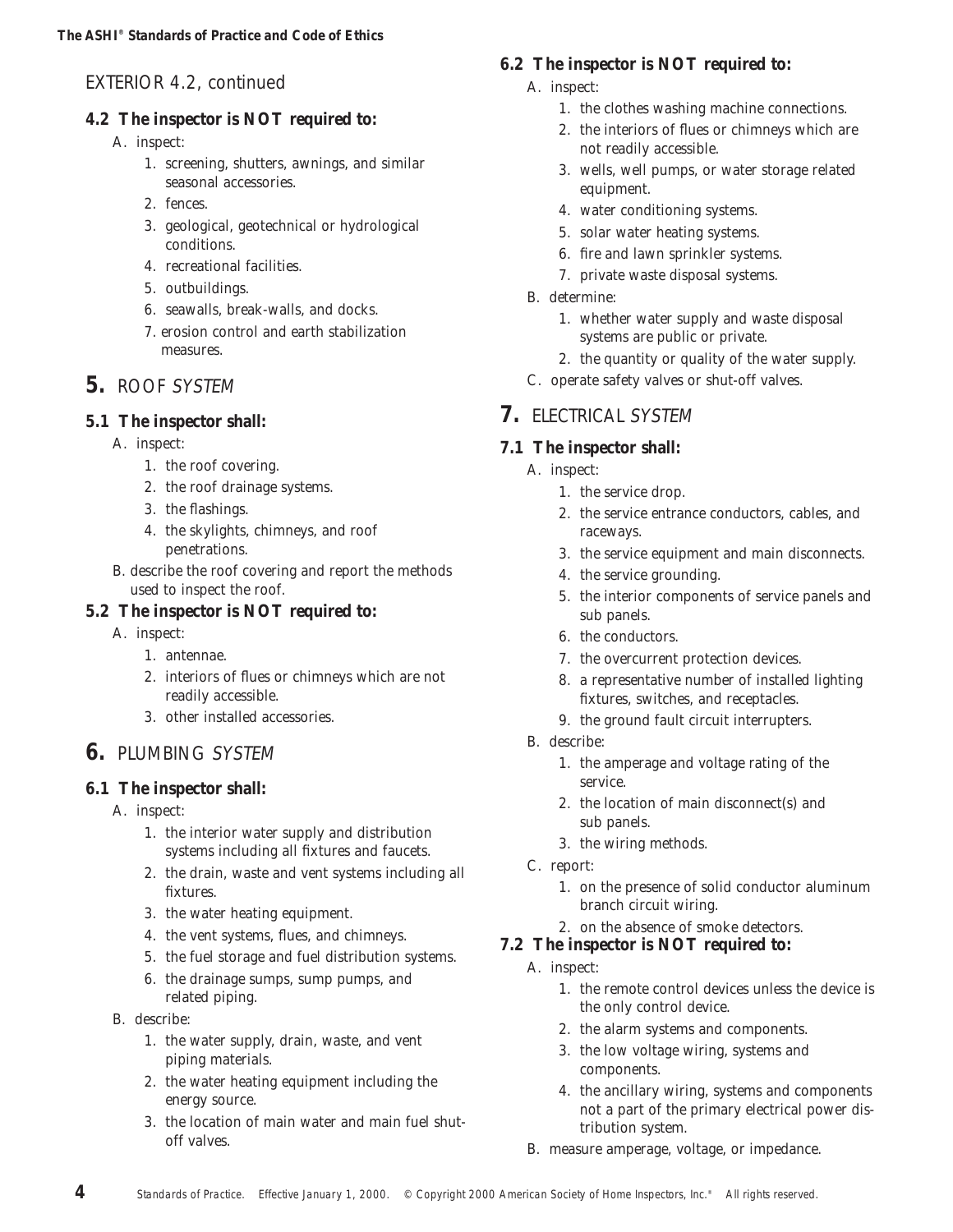# **8.** HEATING SYSTEM

- **8.1 The** *inspector* **shall:**
	- A. *inspect:*
		- 1. the *installed* heating equipment.
		- 2. the vent *systems*, flues, and chimneys.
	- B. *describe*:
		- 1. the energy source.
		- 2. the heating method by its distinguishing characteristics.
- **8.2 The** *inspector* **is NOT required to:**
	- A. *inspect:*
		- 1. the interiors of flues or chimneys which are not *readily accessible*.
		- 2. the heat exchanger.
		- 3. the humidifier or dehumidifier.
		- 4. the electronic air filter.
		- 5. the solar space heating *system*.
	- B. determine heat supply adequacy or distribution balance.

## **9.** AIR CONDITIONING SYSTEMS

- **9.1 The** *inspector* **shall:**
	- A. *inspect* the *installed* central and through-wall cooling equipment.
	- B. *describe*:
		- 1. the energy source
		- 2. the cooling method by its distinguishing characteristics.
- **9.2 The** *inspector* **is NOT required to:**
	- A. *inspect* electronic air filters.
	- B. determine cooling supply adequacy or distribution balance.
- **10.** INTERIOR
- **10.1 The** *inspector* **shall:**
	- A. *inspect:*
		- 1. the walls, ceilings, and floors.
		- 2. the steps, stairways, and railings.
		- 3. the countertops and a *representative number* of *installed* cabinets.
		- 4. a *representative number* of doors and windows.
		- 5. garage doors and garage door operators.
- **10.2 The** *inspector* **is NOT required to:**
	- A. *inspect:*
		- 1. the paint, wallpaper, and other finish treatments.
		- 2. the carpeting.
		- 3. the window treatments.
		- 4. the central vacuum *systems*.
		- 5. the *household appliances*.
		- 6. *recreational facilities*.

# **11.** INSULATION AND VENTILATION

#### **11.1 The** *inspector* **shall:**

- A. *inspect:*
	- 1. the insulation and vapor retarders in unfinished spaces.
	- 2. the ventilation of attics and foundation areas.
	- 3. the mechanical ventilation *systems*.
- B. *describe*:
	- 1. the insulation and vapor retarders in unfinished spaces.
	- 2. the absence of insulation in unfinished spaces at conditioned surfaces.
- **11.2 The** *inspector* **is NOT required to:**
	- A. disturb insulation or vapor retarders.
	- B. determine indoor air quality.
- **12.** FIREPLACES AND SOLID FUEL BURNING APPLIANCES
- **12.1 The** *inspector* **shall:**
	- A. *inspect:*
		- 1. the *system components.*
		- 2. the vent *systems*, flues, and chimneys.
	- B. *describe*:
		- 1. the fireplaces and *solid fuel burning appliances*.
		- 2. the chimneys.
- **12.2 The** *inspector* **is NOT required to:**
	- A. *inspect:*
		- 1. the interiors of flues or chimneys.
		- 2. the firescreens and doors.
		- 3. the seals and gaskets.
		- 4. the automatic fuel feed devices.
		- 5. the mantels and fireplace surrounds.
		- 6. the combustion make-up air devices.
		- 7. the heat distribution assists whether gravity controlled or fan assisted.
	- B. ignite or extinguish fires.
	- C. determine draft characteristics.
	- D. move fireplace inserts or stoves or firebox contents.
- **13.** GENERAL LIMITATIONS AND EXCLUSIONS
- **13.1 General limitations:** 
	- A. Inspections performed in accordance with theseStandards of Practice
		- 1. are not *technically exhaustive*.
		- 2. will not identify concealed conditions or latent defects.

**5**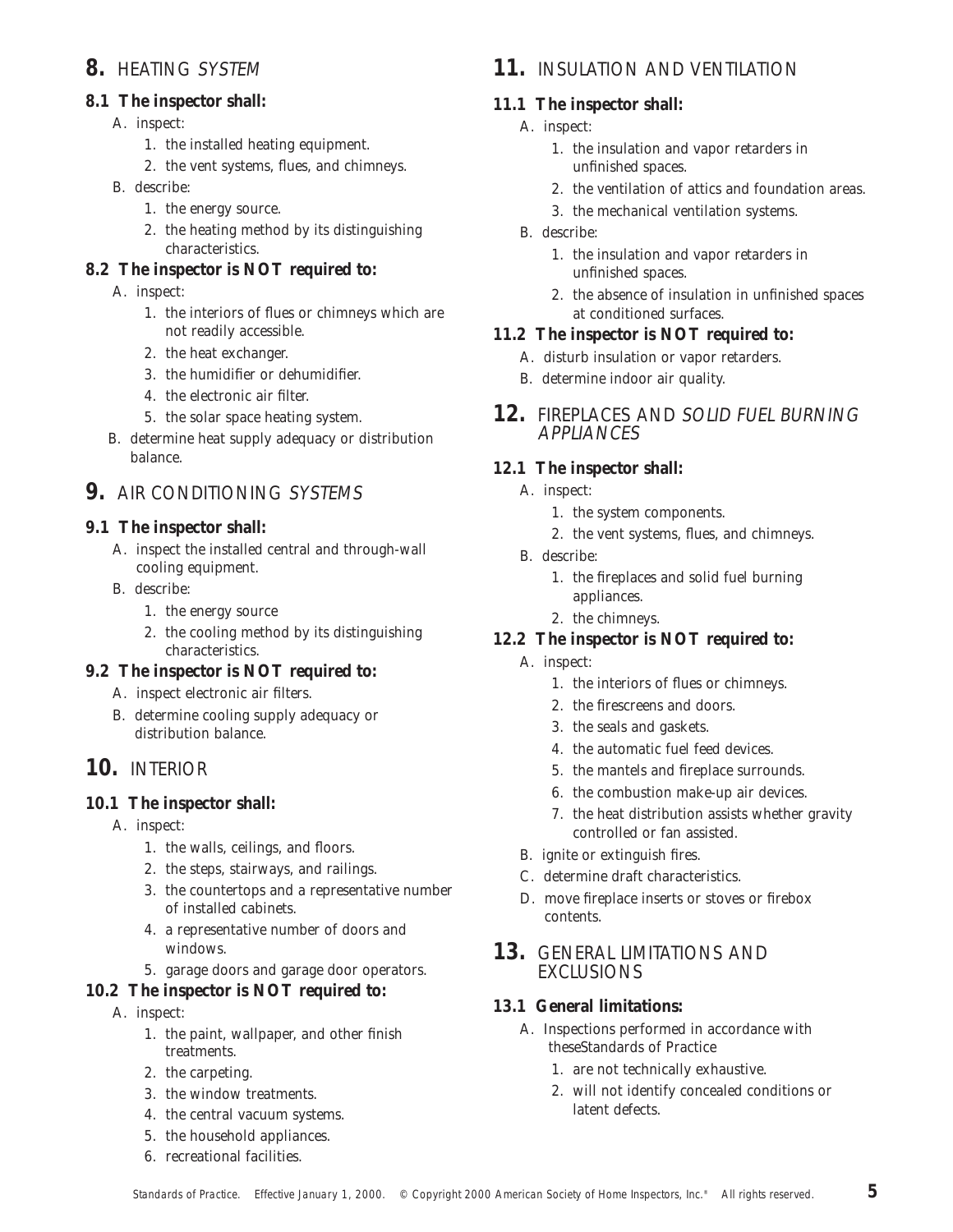# GENERAL LIMITATIONS AND EXCLUSIONS 13.1, continued

- B. These Standards of Practice are applicable to buildings with four or fewer dwelling units and their garages or carports.
- **13.2 General exclusions:**
	- A. The *inspector* is not required to perform any action or make any determination unless specifically stated in these Standards of Practice, except as may be required by lawful authority.
	- B. *Inspectors* **are NOT required to determine:** 
		- 1. the condition of *systems* or *components* which are not *readily accessible*.
		- 2. the remaining life of any *system* or *component.*
		- 3. the strength, adequacy, effectiveness, or efficiency of any *system* or *component.*
		- 4. the causes of any condition or deficiency.
		- 5. the methods, materials, or costs of corrections.
		- 6. future conditions including, but not limited to, failure of *systems* and *components.*
		- 7. the suitability of the property for any specialized use.
		- 8. compliance with regulatory requirements (codes, regulations, laws, ordinances, etc.).
		- 9. the market value of the property or its marketability.
		- 10. the advisability of the purchase of the property.
		- 11. the presence of potentially hazardous plants or animals including, but not limited to wood destroying organisms or diseases harmful to humans.
		- 12. the presence of any environmental hazards including, but not limited to toxins, carcinogens, noise, and contaminants in soil, water, and air.
		- 13. the effectiveness of any *system installed* or methods utilized to control or remove suspected hazardous substances.
		- 14. the operating costs of *systems* or *components.*
		- 15. the acoustical properties of any *system* or *component.*
	- C. *Inspectors* **are NOT required to offer:** 
		- 1. or perform any act or service contrary to law.
		- 2. or perform *engineering services.*
		- 3. or perform work in any trade or any professional service other than *home inspection.*
		- 4. warranties or guarantees of any kind.
- D. *Inspectors* **are NOT required to operate:**
	- 1. any *system* or *component* which is *shut down* or otherwise inoperable.
	- 2. any *system* or *component* which does not respond to *normal operating controls*.
	- 3. shut-off valves.
	- E. *Inspectors* **are NOT required to enter:**
		- 1. any area which will, in the opinion of the *inspector,* likely be dangerous to the *inspector* or other persons or damage the property or its *systems* or *components.*
		- 2. the *under-floor crawl space*s or attics which are not *readily accessible*.
	- F. *Inspectors* **are NOT required to** *inspect:*
		- 1. underground items including, but not limited to underground storage tanks or other underground indications of their presence, whether abandoned or active.
		- 2. *systems* or *components* which are not *installed*.
		- 3. *decorative items.*
		- 4. *systems* or *components* located in areas that are not entered in accordance with these Standards of Practice.
		- 5. detached structures other than garages and carports.
		- 6. common elements or common areas in multiunit housing, such as condominium properties or cooperative housing.
	- G. *Inspectors* **are NOT required to:**
		- 1. perform any procedure or operation which will, in the opinion of the *inspector*, likely be dangerous to the *inspector* or other persons or damage the property or its *systems* or *components.*
		- 2. move suspended ceiling tiles, personal property, furniture, equipment, plants, soil, snow, ice, or debris.
		- 3. *dismantle* any *system* or *component,* except as explicitly required by these Standards of Practice.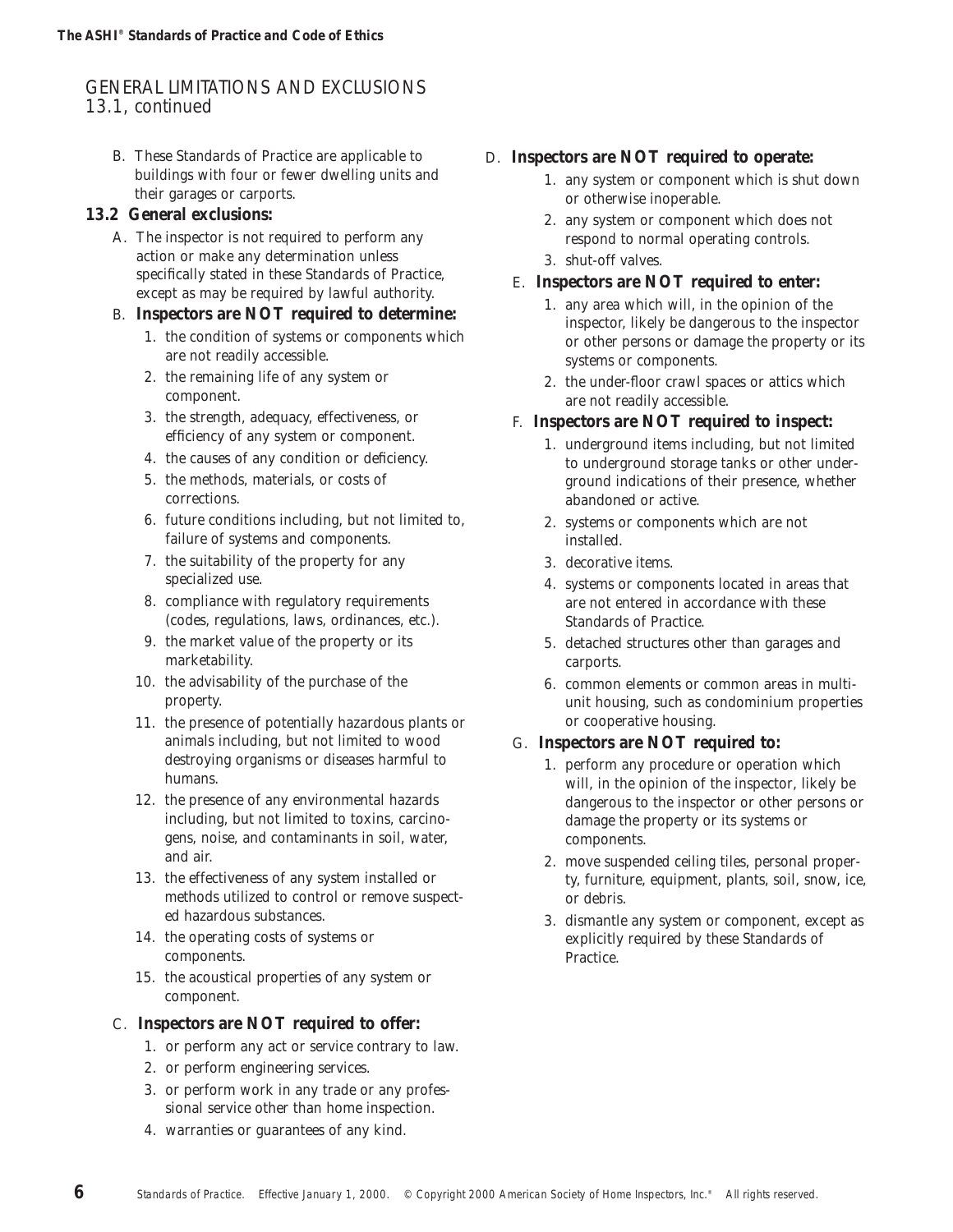# Glossary of Italicized Terms

#### *Alarm Systems*

Warning devices, *installed* or free-standing, including but not limited to: carbon monoxide detectors, flue gas and other spillage detectors, security equipment, ejector pumps and smoke alarms

#### *Architectural Service*

Any practice involving the art and science of building design for construction of any structure or grouping of structures and the use of space within and surrounding the structures or the design for construction, including but not specifically limited to, schematic design, design development, preparation of construction contract documents, and administration of the construction contract

# *Component*

A part of a *system*

#### *Decorative*

Ornamental; not required for the operation of the essential *systems* and *components* of a home

#### *Describe*

To *report* a *system* or *component* by its type or other observed, significant characteristics to distinguish it from other *systems* or *components*

#### *Dismantle*

To take apart or remove any *component,* device or piece of equipment that would not be taken apart or removed by a homeowner in the course of normal and routine home owner maintenance

*Engineering Service* Any professional service or creative work requiring engineering education, training, and experience and the application of special knowledge of the mathematical, physical and engineering sciences to

such professional service or creative work as consultation, investigation, *evaluation*, planning, design and supervision of construction for the purpose of assuring compliance with the specifications and design, in conjunction with structures, buildings, machines, equipment, works or processes

#### *Further Evaluation*

Examination and analysis by a qualified professional, tradesman or service technician beyond that provided by the *home inspection*

#### *Home Inspection*

The process by which an *inspector* visually examines the *readily accessible systems* and *components* of a home and which describes those *systems* and *components* in accordance with these Standards of Practice

*Household Appliances* Kitchen, laundry, and similar appliances, whether *installed* or free-standing

#### *Inspect*

To examine *readily accessible systems* and *components* of a building in accordance with these Standards of Practice, using *normal operating controls* and opening *readily openable access panels*

#### *Inspector*

A person hired to examine any *system* or *component* of a building in accordance with these Standards of Practice

#### *Installed*

Attached such that removal requires tools

*Normal Operating Controls* Devices such as thermostats, switches or valves intended to be operated by the homeowner

*Readily Accessible* Available for visual inspection without requiring moving of personal property, *dismantling,* destructive measures, or any action which will likely involve risk to persons or property

#### *Readily Openable Access Panel*

A panel provided for homeowner inspection and maintenance that is within normal reach, can be removed by one person, and is not sealed in place

*Recreational Facilities* Spas, saunas, steam baths, swimming pools, exercise, entertainment, athletic, playground or other similar equipment and associated accessories

#### *Report*

To communicate in writing

*Representative Number* One *component* per room for multiple similar interior *components* such as windows and electric outlets; one *component* on each side of the building for multiple similar exterior *components*

*Roof Drainage Systems Components* used to carry water off a roof and away from a building

*Significantly Deficient Unsafe* or not functioning

#### *Shut Down*

A state in which a *system* or *component* cannot be operated by *normal operating controls*

#### *Solid Fuel Burning Appliances*

A hearth and fire chamber or similar prepared place in which a fire may be built and which is built in conjunction

with a chimney; or a listed assembly of a fire chamber, its chimney and related factory-made parts designed for unit assembly without requiring field construction

#### *Structural Component*

A *component* that supports non-variable forces or weights (dead loads) and variable forces or weights (live loads)

#### *System*

A combination of interacting or interdependent *components,* assembled to carry out one or more functions

*Technically Exhaustive*

An investigation that involves *dismantling,* the extensive use of advanced techniques, measurements, instruments, testing, calculations, or other means

*Under-floor Crawl Space* The area within the confines of the foundation and between the ground and the underside of the floor

#### *Unsafe*

A condition in a *readily accessible*, *installed* system or *component* which is judged to be a significant risk of personal injury during normal, day-to-day use. The risk may be due to damage, deterioration, improper installation or a change in accepted residential construction standards

## *Wiring Methods*

Identification of electrical conductors or wires by their general type, such as "nonmetallic sheathed cable" ("Romex"), "armored cable" ("bx") or "knob and tube", etc.